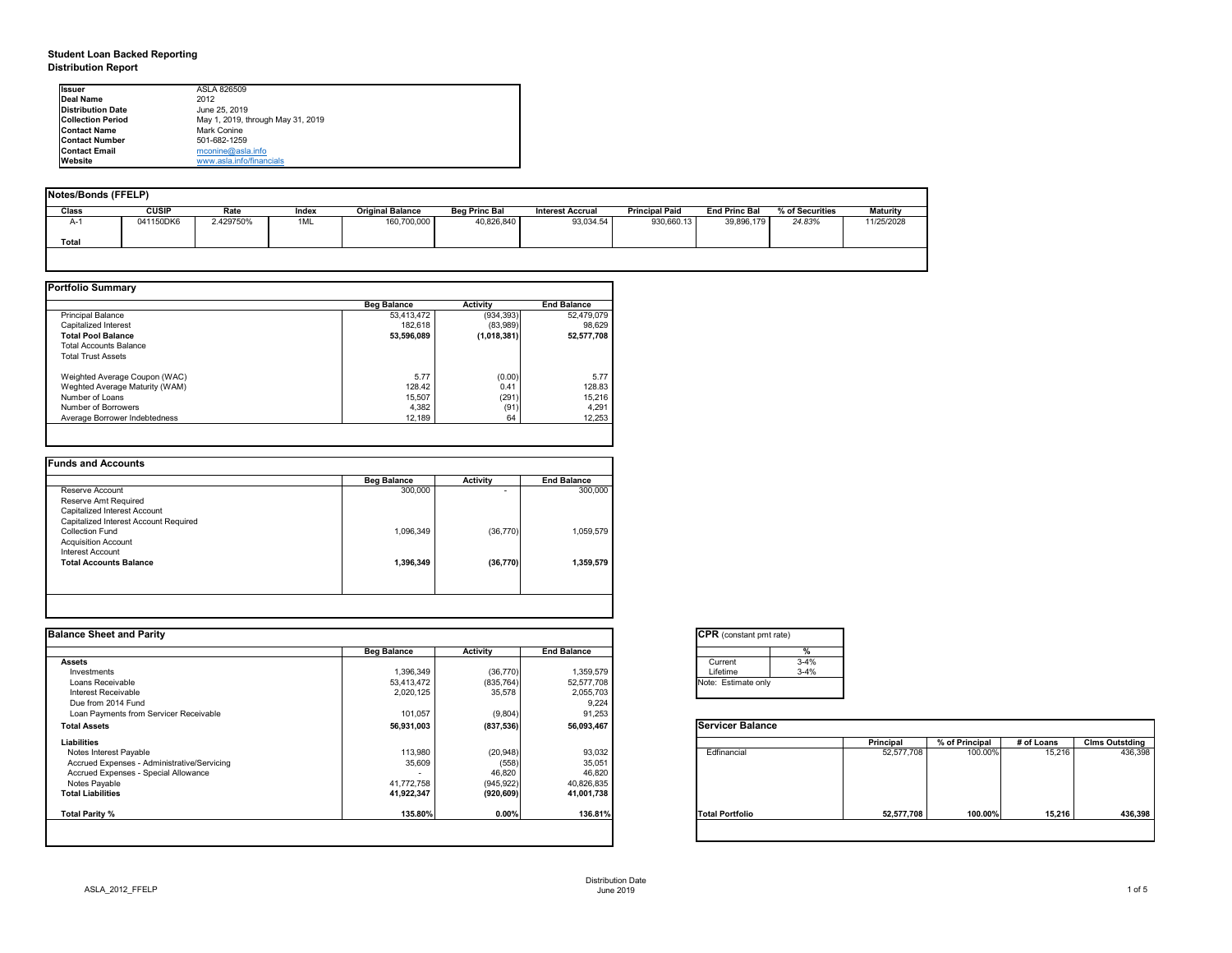## **Student Loan Backed Reporting Distribution Report**

|                           | # of Loans       |               | <b>Principal</b> |               | % of Principal   |               | <b>WAC</b>       |               | <b>WARM</b>      |               |
|---------------------------|------------------|---------------|------------------|---------------|------------------|---------------|------------------|---------------|------------------|---------------|
|                           | <b>Beginning</b> | <b>Ending</b> | <b>Beginning</b> | <b>Ending</b> | <b>Beginning</b> | <b>Ending</b> | <b>Beginning</b> | <b>Ending</b> | <b>Beginning</b> | <b>Ending</b> |
| In School                 | 24               | 22            | 104,404          | 100,029       | 0.20%            | 0.19%         | 6.19             | 6.17          | 118.49           | 118.42        |
| Grace                     |                  |               | 36,708           | 20,583        | 0.07%            | 0.04%         | 6.80             | 6.80          | 118.47           | 117.27        |
| Repayment                 |                  |               |                  |               |                  |               |                  |               |                  |               |
| Current                   | 10,639           | 10,273        | 34,758,266       | 33,456,474    | 65.07%           | 63.63%        | 5.96             | 5.97          | 138.30           | 138.82        |
| 31-60 Days Delinquent     | 439              | 704           | 1,659,536        | 2,892,502     | 3.11%            | 5.50%         | 6.18             | 5.92          | 113.46           | 124.67        |
| 61-90 Days Delinquent     | 310              | 309           | 1,330,799        | 1,193,815     | 2.49%            | 2.27%         | 6.06             | 6.12          | 135.97           | 118.99        |
| 91-120 Days Delingent     | 222              | 262           | 841,931          | 1,165,110     | 1.58%            | 2.22%         | 5.84             | 5.99          | 124.77           | 132.03        |
| 121-180 Days Delinquent   | 348              | 294           | 1,349,781        | 1,079,502     | 2.53%            | 2.05%         | 5.96             | 5.97          | 119.45           | 116.22        |
| 181-270 Days Delinquent   | 277              | 292           | 1,200,309        | 1,176,120     | 2.25%            | 2.24%         | 6.18             | 6.12          | 111.71           | 106.89        |
| 271+ Days Delinquent      | 144              | 117           | 593,568          | 529,443       | 1.11%            | 1.01%         | 6.09             | 5.96          | 124.68           | 118.46        |
| <b>Total Repayment</b>    | 12,379           | 12,251        | 41,734,190       | 41,492,967    | 78.13%           | 78.92%        | 5.98             | 5.98          | 135.39           | 135.32        |
| Forbearance               | 1,341            | 1,331         | 5,238,205        | 5,307,341     | 9.81%            | 10.09%        | 6.01             | 6.04          | 124.96           | 129.94        |
| Deferment                 | 1,643            | 1,486         | 5,842,115        | 5,244,235     | 10.94%           | 9.97%         | 5.94             | 5.92          | 125.32           | 124.97        |
| <b>Claims in Progress</b> | 112              | 114           | 457,850          | 399,412       | 0.86%            | 0.76%         | 5.63             | 6.01          | 111.62           | 117.64        |
| <b>Claims Denied</b>      |                  |               |                  | 13,141        |                  | 0.02%         |                  | 5.16          |                  | 101.00        |
| <b>Total Portfolio</b>    | 15,507           | 15,216        | 53,413,472       | 52,577,708    | 100.00%          | 100.00%       | 5.98             | 5.98          | 133.02           | 133.56        |

|                                     | # of Loans       |               | <b>Principal</b> |               | % of Principal   |               | <b>WAC</b>       |        | <b>WARM</b>      |        |
|-------------------------------------|------------------|---------------|------------------|---------------|------------------|---------------|------------------|--------|------------------|--------|
|                                     | <b>Beginning</b> | <b>Ending</b> | <b>Beginning</b> | <b>Ending</b> | <b>Beginning</b> | <b>Ending</b> | <b>Beginning</b> | Ending | <b>Beginning</b> | Ending |
| Current                             | 10,639           | 10,273        | 34,758,266       | 33,456,474    | 83.28%           | 80.63%        | 5.96             | 5.97   | 138.30           | 138.82 |
| 31-60 Days Delinquent               | 439              | 704           | 1,659,536        | 2,892,502     | 3.98%            | 6.97%         | 6.18             | 5.92   | 113.46           | 124.67 |
| 61-90 Days Delinquent               | 310              | 309           | 1,330,799        | 1,193,815     | 3.19%            | 2.88%         | 6.06             | 6.12   | 135.97           | 118.99 |
| 91-120 Days Delinqent               | 222              | 262           | 841,931          | 1,165,110     | 2.02%            | 2.81%         | 5.84             | 5.99   | 124.77           | 132.03 |
| 121-180 Days Delinquent             | 348              | 294           | 349,781,         | 1,079,502     | 3.23%            | 2.60%         | 5.96             | 5.97   | 119.45           | 116.22 |
| 181-270 Days Delinquent             | 277              | 292           | 1,200,309        | 1,176,120     | 2.88%            | 2.83%         | 6.18             | 6.12   | 111.71           | 106.89 |
| 271+ Days Delinquent                | 144              | 117           | 593,568          | 529,443       | 1.42%            | 1.28%         | 6.09             | 5.96   | 124.68           | 118.46 |
| <b>Total Portfolio in Repayment</b> | 12,379           | 12,251        | 41,734,190       | 41,492,967    | 100.00%          | 100.00%       | 5.98             | 5.98   | 135.39           | 135.32 |

|                  |               |                  |               |                  |               |                  |               | <b>WARM</b>      |               |
|------------------|---------------|------------------|---------------|------------------|---------------|------------------|---------------|------------------|---------------|
| <b>Beginning</b> | <b>Ending</b> | <b>Beginning</b> | <b>Ending</b> | <b>Beginning</b> | <b>Ending</b> | <b>Beginning</b> | <b>Ending</b> | <b>Beginning</b> | <b>Ending</b> |
|                  |               |                  |               |                  |               |                  |               |                  |               |
|                  |               |                  |               |                  |               |                  |               |                  |               |
| 8,756            | 8,589         | 24,316,187       | 23,915,088    | 45.52%           | 45.49%        | 5.87             | 5.87          | 123.39           | 123.82        |
| 6,535            | 6,416         | 27,746,167       | 27,323,613    | 51.95%           | 51.97%        | 5.96             | 5.97          | 142.25           | 142.91        |
| 216              | 211           | 1,351,117        | 1,339,007     | 2.53%            | 2.55%         | 8.15             | 8.15          | 116.82           | 116.84        |
|                  |               |                  |               |                  |               |                  |               |                  |               |
| 15,507           | 15,216        | 53,413,472       | 52,577,708    | 100.00%          | 100.00%       | 5.98             | 5.98          | 133.02           | 133.56        |
|                  |               | # of Loans       |               | <b>Principal</b> |               | % of Principal   |               | <b>WAC</b>       |               |

| <b>Portfolio by Program Type</b>           |                  |               |                  |               |                  |               |                  |               |                  |               |
|--------------------------------------------|------------------|---------------|------------------|---------------|------------------|---------------|------------------|---------------|------------------|---------------|
|                                            | # of Loans       |               | <b>Principal</b> |               | % of Principal   |               | <b>WAC</b>       |               | <b>WARM</b>      |               |
|                                            | <b>Beginning</b> | <b>Ending</b> | <b>Beginning</b> | <b>Ending</b> | <b>Beginning</b> | <b>Ending</b> | <b>Beginning</b> | <b>Ending</b> | <b>Beginning</b> | <b>Ending</b> |
| Graduate / 4-Year Loans                    | 11,959           | 11,747        | 42,713,678       | 42,049,830    | 79.97%           | 79.98%        | 5.98             | 5.98          | 132.50           | 133.05        |
| 2-Year Loans                               | 3,275            | 3,196         | 10,040,572       | 9,869,867     | 18.80%           | 18.77%        | 5.98             | 5.98          | 135.48           | 135.96        |
| Proprietary / Technical / Vocational Loans | 273              | 273           | 659,221          | 658,011       | 1.23%            | 1.25%         | 5.92             | 5.92          | 129.39           | 130.25        |
| Unknown (Consolidation) Loans              |                  |               |                  |               |                  |               |                  |               |                  |               |
| Other Loans                                |                  |               |                  |               |                  |               |                  |               |                  |               |
| <b>Total Portfolio</b>                     | 15,507           | 15,216        | 53,413,472       | 52,577,708    | 100.00%          | 100.00%       | 5.98             | 5.98          | 133.02           | 133.56        |
|                                            |                  |               |                  |               |                  |               |                  |               |                  |               |

|                        | # of Loans       |               | <b>Principal</b> |               | % of Principal   |               |
|------------------------|------------------|---------------|------------------|---------------|------------------|---------------|
|                        | <b>Beginning</b> | <b>Ending</b> | <b>Beginning</b> | <b>Ending</b> | <b>Beginning</b> | <b>Ending</b> |
| <b>Fixed Loans</b>     | 9,018            | 8,841         | 35,515,741       | 34,994,853    | 66.49%           | 66.56%        |
| Variable Loans         | 6,489            | 6,375         | 17,897,730       | 17,582,856    | 33.51%           | 33.44%        |
| T-Bill Loans           | 6,489            | 6,375         | 17,897,730       | 17,582,856    | 33.51%           | 33.44%        |
| <b>CMT Loans</b>       |                  |               |                  |               |                  |               |
| <b>Total Portfolio</b> | 15,507           | 15,216        | 53,413,472       | 52,577,708    | 100.00%          | 100.00%       |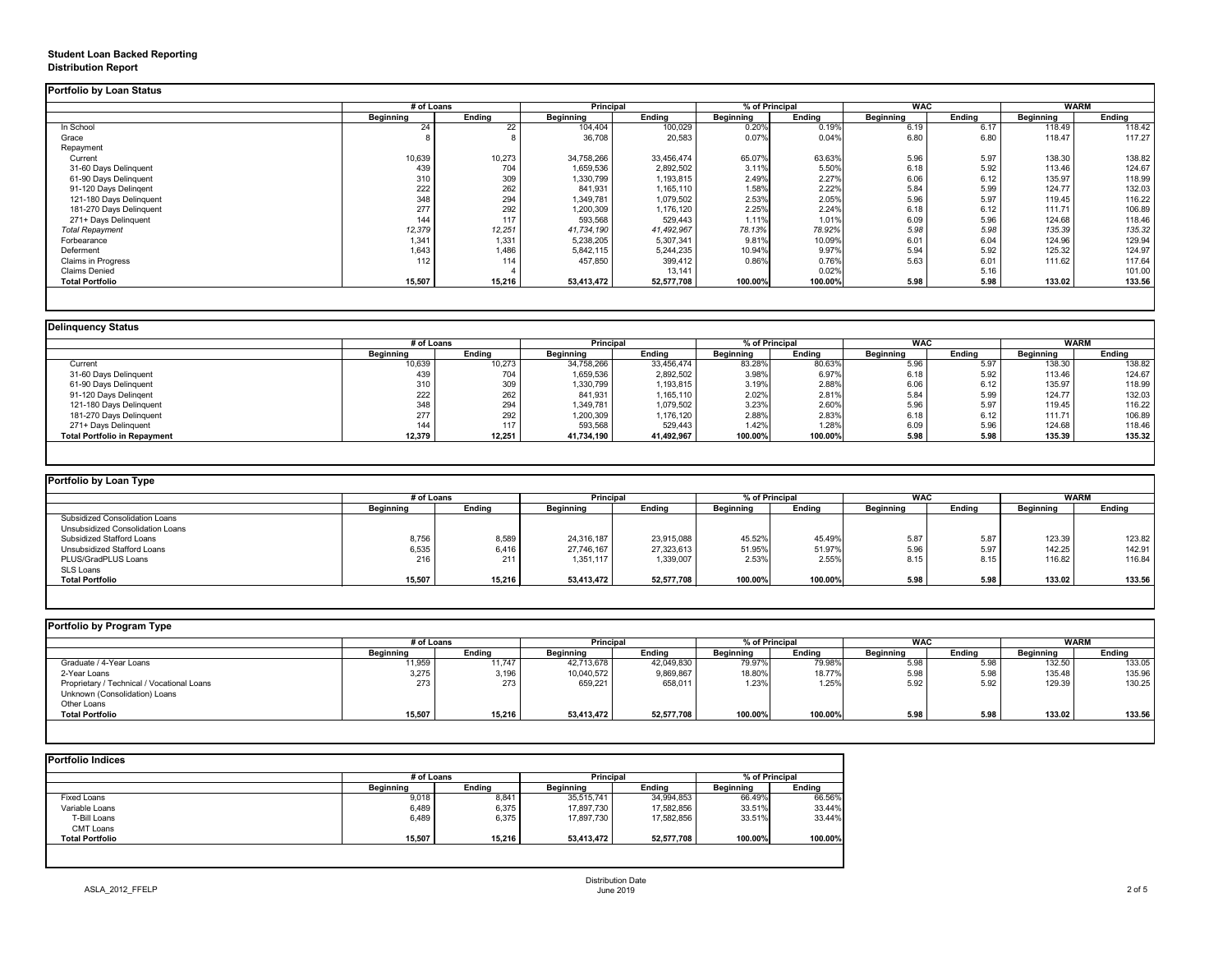**Distribution Date** June 25, 2019<br>**Collection Period** May 1, 2019, through May 1, 2019 May 1, 2019, through May 31, 2019

# **Collection Activity**

| <b>Collection Account</b>                                                                    | as of 5/31/2019 |
|----------------------------------------------------------------------------------------------|-----------------|
| Beginning Balance - May 1, 2019                                                              | 1,096,349       |
| <b>Collection Amount Received</b>                                                            | 1,055,654       |
| <b>Recoveries</b>                                                                            |                 |
| Reserve Account                                                                              |                 |
| <b>Excess of Required Reserve Account</b>                                                    |                 |
| Interest on Investment Earnings                                                              | 3,092           |
| Capitalized Interest Account (after a stepdown or release date)                              |                 |
| <b>Acquisition Account</b>                                                                   |                 |
| Payments from Guarantor                                                                      |                 |
| Transfer from 2010 Collection Fund for correction of error                                   |                 |
| <b>Required Repurchases</b>                                                                  |                 |
| Special Allowance Payable to Department of Education                                         |                 |
| <b>Consolidation Rebate Fees</b>                                                             |                 |
| <b>Rating Agency Surveillance Fees</b>                                                       |                 |
| Principal payments, interest payments, administration fees, servicing fees, and trustee fees | (1,095,516)     |
| <b>Other Amounts Received in Collection</b>                                                  |                 |
| <b>Total Available Funds</b>                                                                 | 1,059,579       |
|                                                                                              |                 |

| <b>Fees Due for Current Period</b> | as of 5/31/2019 |
|------------------------------------|-----------------|
| Indenture Trustee Fees             | 833.33          |
| <b>Servicing Fees</b>              | 30,670          |
| <b>Administration Fees</b>         | 4,381           |
| Late Fees                          |                 |
| <b>Other Fees</b>                  |                 |
| <b>Total Fees</b>                  | 35,884.33       |
|                                    |                 |
| <b>Cumulative Default Rate</b>     | as of 5/31/2019 |
| Current Period Defaults (\$)       | 384,644.81      |
| Cumulative Defaults (\$)           | 42,804,339.79   |

| <b>U</b> diffuldered Dolladito (W)                                                                  | 74,007,000 <i>.1</i> |
|-----------------------------------------------------------------------------------------------------|----------------------|
| Cumulative Default (% of original pool balance)                                                     | 26.66%               |
| Cumulative Default (% of cumulative entered repayment balance) <sup>a</sup>                         | 81.60%               |
| Current Period Payments (Recoveries) from Guarantor (\$)                                            | 411,623.55           |
| Current Period Borrower Recoveries (\$)                                                             | n/a                  |
| Cumulative Recoveries (\$) <sup>b</sup>                                                             | \$39,962,730.47      |
| Cumulative Recovery Rate (%)                                                                        | 93.36%               |
| Cumulative Net Loss Rate (%)                                                                        | 1.77%                |
| Servicer Reject Rate (FFELP) (%)                                                                    |                      |
| Cumulative Servicer Reject Rate (FFELP) (%)                                                         |                      |
| Repayment balance includes all repayment loans with the exception of balances in claim status<br>a) |                      |
| Cumulative Recoveries includes 97% of claims in progress balances<br>D)                             |                      |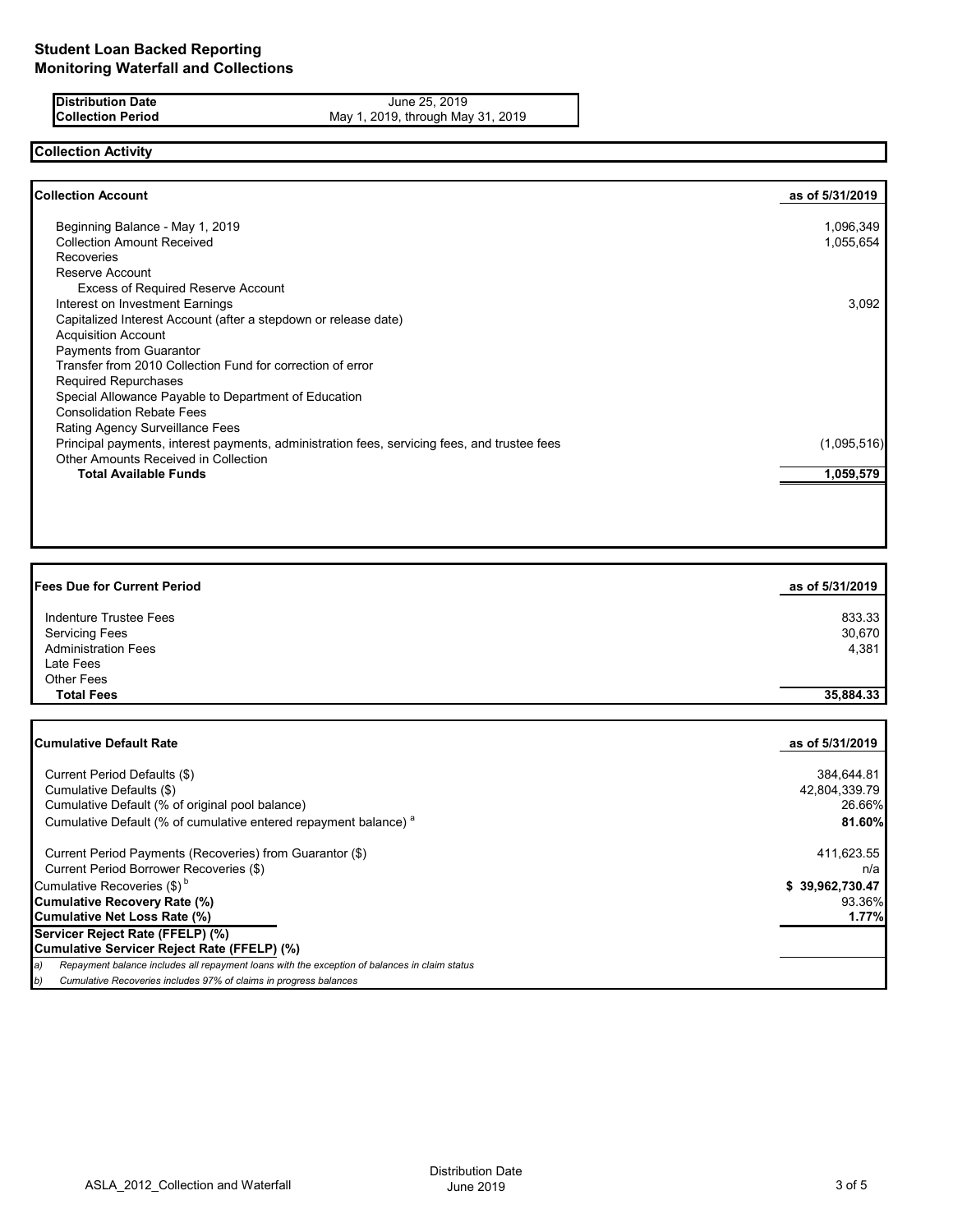# **Waterfall Activity**

| <b>Waterfall for Distribution</b>                                                         | <b>Amount Due</b> | <b>Amount Remaining</b> |
|-------------------------------------------------------------------------------------------|-------------------|-------------------------|
| <b>Total Available Funds</b>                                                              |                   | 1,059,579               |
| First: Payments under any Joint Sharing Agreement                                         |                   |                         |
| <b>Second: Trustee Fees</b>                                                               | 833.33            | 1,058,745.41            |
| Third: Servicing Fees and Backup Servicing Fees                                           | 30,670            | 1,028,075.41            |
| <b>Fourth: Administration Fees</b>                                                        | 4,381             | 1,023,694.41            |
| <b>Fifth: Noteholder Interest</b>                                                         | 93,034.54         | 930,659.87              |
| Sixth: Reinstate the balance of the Reserve Fund up to the Specified Reserve Fund Balance |                   |                         |
| Seventh: Noteholder Principal, until paid in full                                         | 930,660.13        | (0)                     |
|                                                                                           |                   |                         |

| <b>Principal and Interest Distributions</b> | Class A-1    |
|---------------------------------------------|--------------|
|                                             |              |
| Monthly Interest Due                        | 93,034.54    |
| Monthly Interest Paid                       | 93,034.54    |
| Interest Shortfall                          |              |
| Interest Carryover Due                      |              |
| Interest Carryover Paid                     |              |
| Interest Carryover                          |              |
| Monthly Principal Distribution Amount       | 930,660.13   |
| <b>Monthly Principal Paid</b>               | 930,660.13   |
| Shortfall                                   |              |
| <b>Total Distribution Amount</b>            | 1,023,694.67 |
|                                             |              |

Π